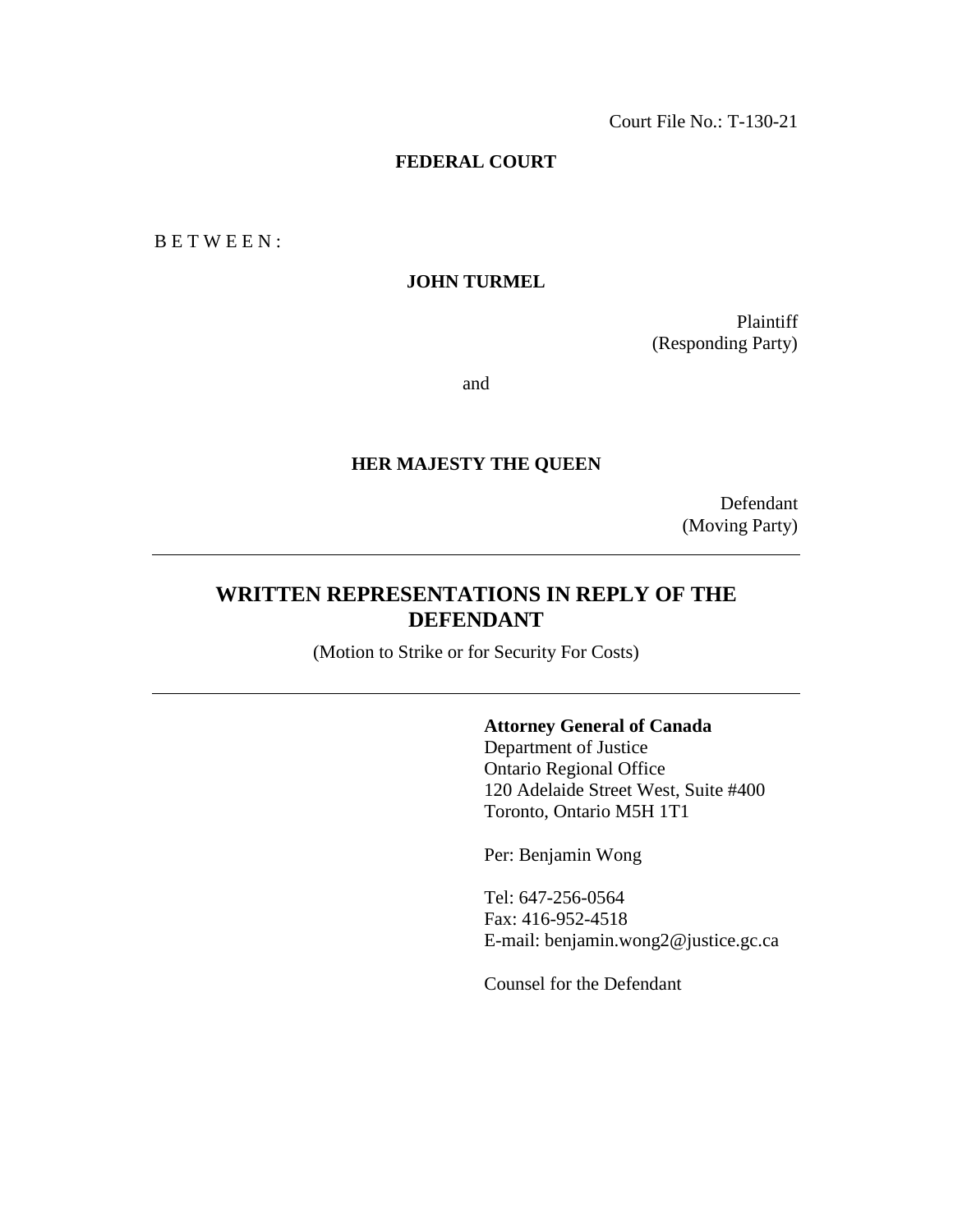1. The plaintiff continues to reiterate allegations against third parties in his submissions (i.e. Youtube, the World Health Organization, and Bill Gates). <sup>1</sup> However, he still has not set out facts capable of establishing that any of his Charter rights have been infringed by the federal Crown.

2. The plaintiff's suggests that "it is premature to bemoan not having the facts before the facts are due," and that the necessary facts will be provided in his eventual affidavit evidence if the claim proceeds. <sup>2</sup> However, this Court has held that "… the facts must be plead in the initial claim. The question of whether those facts can be proven is a separate issue, but they must be pled nonetheless."<sup>3</sup>

3. The plaintiff also admits that "he may not exemplify all the woes cited, but I'd bet some of the other 76 plaintiffs whose actions are stayed do," and argues that "the only reason I cannot rely on their facts is because Defendant had the others stayed."<sup>4</sup> However, the Federal Court of Appeal has recently held (in the context of a claim that was similarly based on a "kit" developed by Mr. Turmel), that "facts that are applicable to another individual" cannot be used to support a claim that a plaintiff's Charter rights have been infringed."<sup>5</sup>

4. The plaintiff also now alleges he recently received an \$880 ticket for attending an anti-lockdown protest, which he alleges emgages his Charter s. 2(c) rights. <sup>6</sup> The plaintiff did not plead the facts surrounding this ticket in his claim, and does not suggest

 $\overline{a}$ 

<sup>&</sup>lt;sup>1</sup> See, for example, Plaintiff's factum at paras  $1-5$ ,  $7-16$ ,  $22-23$ .

<sup>&</sup>lt;sup>2</sup> Plaintiff's factum at para 36.

<sup>3</sup> *Sivak v R*, [2012 FC 272](https://canlii.ca/t/fqf05) at para 90.

<sup>4</sup> Plaintiff's factum at para 29.

<sup>5</sup> *Harris v Canada (Attorney General)*, [2019 FCA 232](https://canlii.ca/t/j2hcz) at para 22.

<sup>6</sup> Plaintiff's factum at para 43.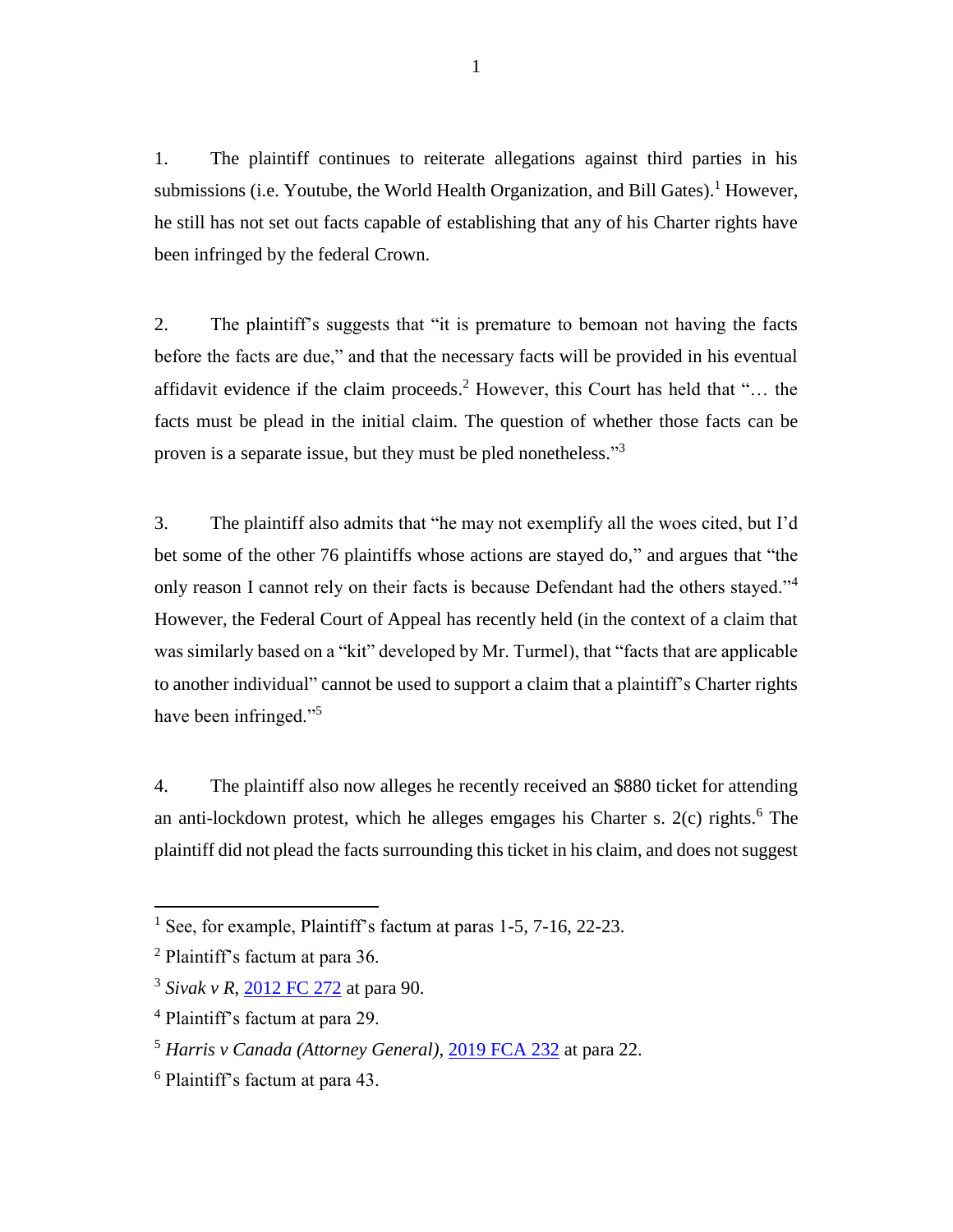that the ticket was issued by the federal Crown or pursuant to any federal legislation or measure.

5. The plaintiff alleges that he cannot afford to provide security for costs.<sup>7</sup> However, he still has not provided any affidavit evidence of his alleged impecuniosity. This Court, when ordering security for costs against a plaintiff seeking to file a claim based on the plaintiff's litigation "kits," reiterated that "the onus of proof to establish impecuniosity is high, and must be discharged with robust particularity."<sup>8</sup> Where a plaintiff "has put nothing before the Court by way of affidavit to demonstrate impecuniosity or inability to pay," for example, an affidavit stating that his own assets are insufficient to provide security or he is unable to raise the money by borrowing from friends, family, or others, a claim of impecuniosity should be rejected.<sup>9</sup>

6. To the extent that the claim is challenging the federal pre-flight testing and 14 day quarantine requirements applicable to international travellers arriving in Canada, it is also noteworthy that this Court has very recently dismissed a Charter challenge to the further requirement, which was introduced following issuance of the present claim, that international travellers stay at a government authorized accommodation or designated quarantine facility for a period of time upon arrival in Canada (the "hotel requirement).<sup>10</sup>

7. In its decision of June 18, the Court (Crampton CJ) held that these requirements did not infringe any of Charter sections 6, 7, 8, 9, or  $12<sup>11</sup>$  While specifically concerned with the hotel requirement, Canada submits that the Court's findings are equally applicable to the pre-flight testing and quarantine requirements referenced in the

 $\overline{a}$ 

<sup>7</sup> Plaintiff's factum at paras 42, 54.

<sup>8</sup> *Turmel v Canada*, [2019 FC 1357](https://canlii.ca/t/j8q7g) at para 10 [Raymond Turmel].

<sup>9</sup> Raymond Turmel at para 11.

<sup>10</sup> *Spencer v Canada (Health)*, [2021 FC 621](https://canlii.ca/t/jghzj) [Spencer].

 $11$  Spencer at para 299.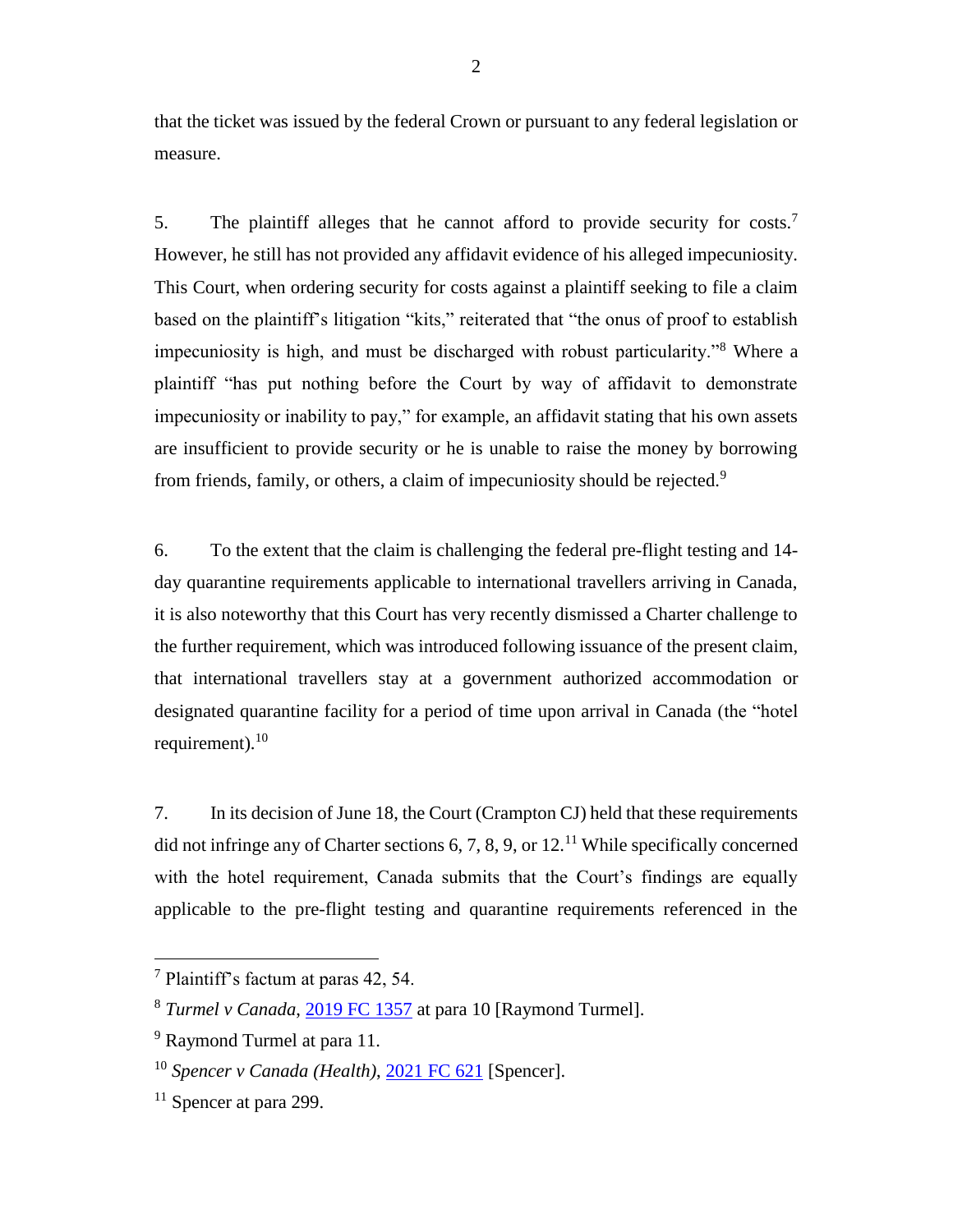plaintiff's claim, and that the plaintiff has pleaded no facts that would warrant a departure from these conclusions in this case.

### **ALL OF WHICH IS RESPECTFULLY SUBMITTED**

Dated at Toronto this June 29, 2021.

**Attorney General of Canada** Department of Justice Ontario Regional Office 120 Adelaide Street West, Suite #400 Toronto, Ontario M5H 1T1

Per: Benjamin Wong

Tel: 647-256-0564 Fax: 416-952-4518 E-mail: benjamin.wong2@justice.gc.ca

Counsel for the Defendant

- TO: The Administrator Federal Court of Canada
- AND TO: John C. Turmel 50 Brant Avenue Brantford, Ontario N3T 3G7

Plaintiff, self represented